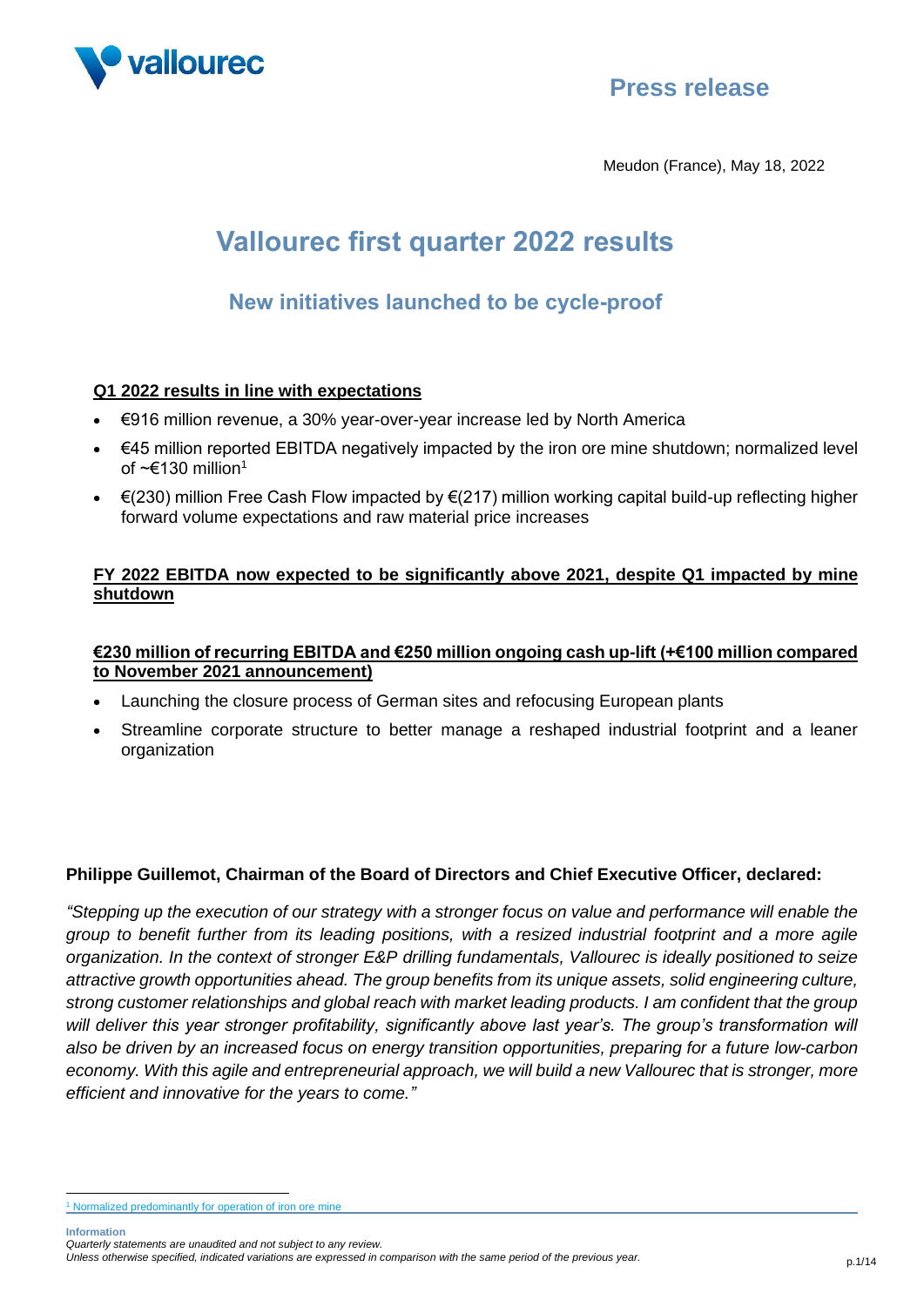

## **Key figures**

| In $\epsilon$ million              | Q1 2022 | Q1 2021 | Change         | Q4 2021 |
|------------------------------------|---------|---------|----------------|---------|
| <b>Production shipped (k tons)</b> | 395     | 358     | 10.3%          | 510     |
| <b>Revenue</b>                     | 916     | 702     | 30.5%          | 1,064   |
| <b>EBITDA</b>                      | 45      | 80      | €(35)m         | 136     |
| (as a % of revenue)                | 4.9%    | 11.4%   | (6.5)p.p.      | 12.8%   |
| <b>Operating income (loss)</b>     | (17)    | 27      | €(44)m         | 75      |
| Net income, Group share            | (35)    | (93)    | €58 $m$        | 89      |
| Free cash-flow                     | (230)   | (62)    | €(168)m        | 17      |
| Net debt                           | 1,213   | 2,364   | € $(1, 151)$ m | 958     |

## **I CONSOLIDATED REVENUE BY MARKET**

| In $\epsilon$ million     | Q1 2022 | Q1 2021 | Change     | At constant<br><b>FX</b> rates | Q4 2021 |
|---------------------------|---------|---------|------------|--------------------------------|---------|
| Oil & Gas, Petrochemicals | 623     | 410     | 51.7%      | 41.7%                          | 709     |
| Industry & Other          | 261     | 255     | 2.7%       | $(3.0)\%$                      | 306     |
| <b>Power Generation</b>   | 32      | 37      | $(12.7)\%$ | $(21.1)\%$                     | 48      |
| Total                     | 916     | 702     | 30.5%      | 22.2%                          | 1,064   |

#### **In the first quarter of 2022, Vallourec recorded revenues of €916 million, up 30.5% compared with the first quarter of 2021 (+22.2% at constant exchange rates) reflecting:**

- 8% currency conversion effect mainly related to EUR/USD and EUR/BRL
- 9% volume increase mainly driven by Oil & Gas in North America
- 22% price/mix effect
- (9)% mine and other impacts

## **Oil & Gas, Petrochemicals (68% of Q1 2022 consolidated revenue)**

**In Q1 2022, Oil & Gas revenue reached €552 million, a 52% increase year-on-year (+41.7% at constant exchange rates)**.

- **In North America**, Oil & Gas revenue almost tripled thanks to higher prices and volumes.
- In EA-MEA, Oil & Gas revenue decreased slightly, with comparable volumes but unfavorable mix
- **In South America**, revenue increased, mainly driven by higher volumes in project line pipes.

**In Q1 2022, Petrochemicals revenue was €70 million,** up 53% year-on-year (+41.8% at constant exchange rates) notably due to higher volumes and better prices in North America.

**In Q1 2022, revenue for Oil & Gas and Petrochemicals amounted to €623 million, up 52%** compared with Q1 2021 (+41.7% at constant exchange rates).

```
Quarterly statements are unaudited and not subject to any review.
```
*Unless otherwise specified, indicated variations are expressed in comparison with the same period of the previous year.* p.2/14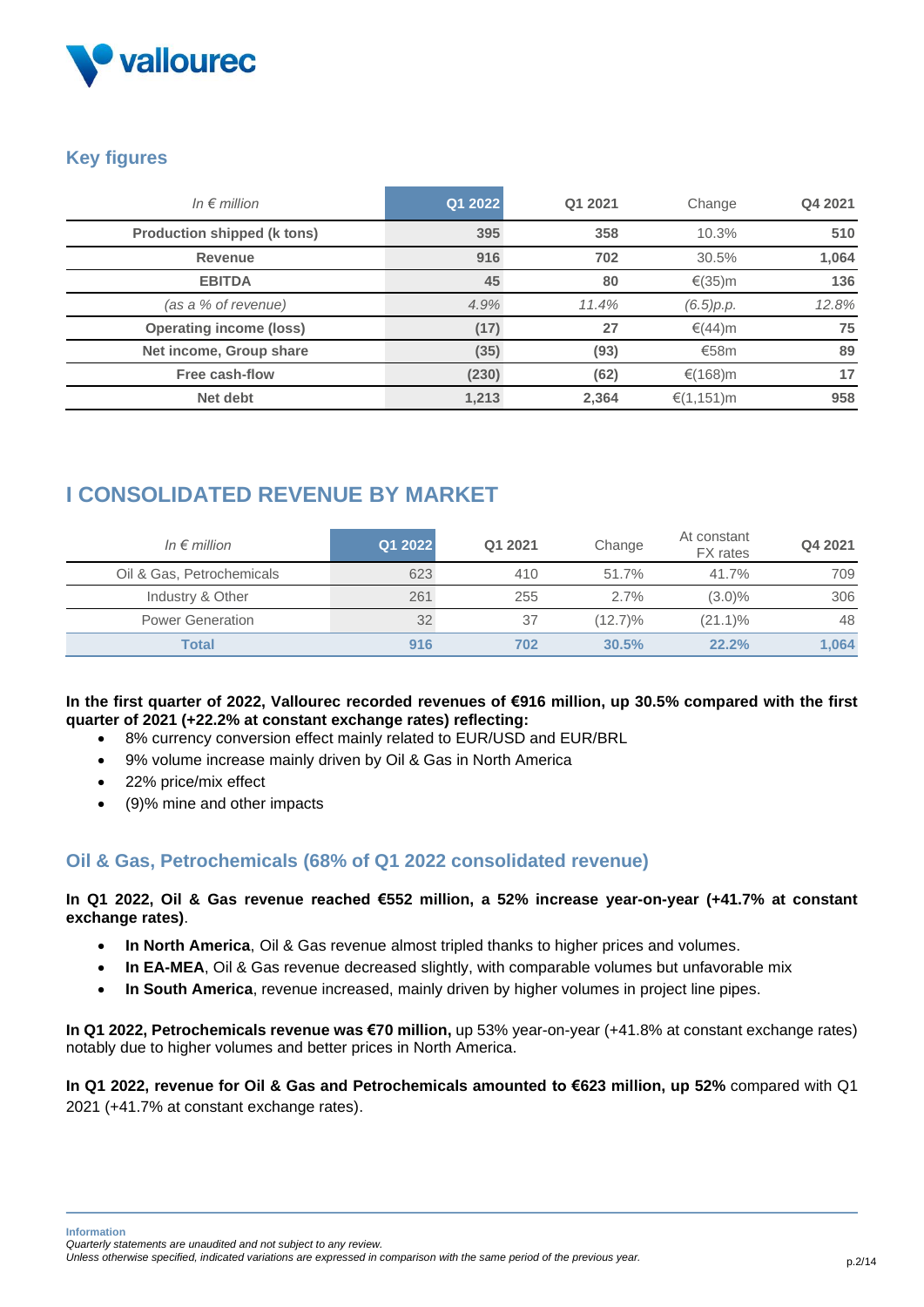

## **Industry & Other (28.5% of Q1 2022 consolidated revenue)**

**In Q1 2022, Industry & Other revenue amounted to €261 million, increasing by 3% year-on-year (-3% at constant exchange rates):**

- In Europe, Industry revenue was up, reflecting price increase in particular in Mechanical Engineering
- In South America, Industry & Other revenue decreased reflecting the mine shutdown.

### **Power Generation (3.5% of Q1 2022 consolidated revenue)**

**In Q1 2022, Power Generation revenue amounted to €32 million, decreasing by 13% year-on-year** (-21% at constant exchange rates).

## **II CONSOLIDATED RESULTS ANALYSIS**

#### **Q1 2022 consolidated results analysis**

**In Q1 2022, EBITDA amounted to €45 million** (compared with €80 million in Q1 2021), **and the EBITDA margin stood at 4.9% of revenue** (versus 11.4% in Q1 2021), as a result of:

- An industrial margin of €129 million, or 14.1% of revenue, versus €168 million and 23.9% of revenue in Q1 2021. The positive contribution of the Oil & Gas market in North America, both in volumes and prices, was more than offset by the negative impact of the temporary suspension of the mine operations and by a less favorable mix on Oil & Gas International markets.
- Sales, general and administrative costs (SG&A) at €85 million or 9.3% of revenue (versus 11.0% in Q1 2021) increasing by 10.4%.

The normalized level of EBITDA is approximately €130 million. The adjustment refers predominantly to the operations of the iron ore mine.

**Operating income was negative at €(17) million,** compared to €27 million in Q1 2021, resulting mainly from lower EBITDA.

**Financial income was negative at €(13) million**, compared with €(82) million in Q1 2021, reflecting the new balance sheet structure and non-recurring financial expenses in Q1 2021.

**Income tax expense was €(3) million** compared to €(40) million in Q1 2021 reflecting the temporary curtailment of the iron ore mine operations.

**This resulted in a negative net income, Group share, of €(35) million,** compared to €(93) million in Q1 2021.

**Information** *Quarterly statements are unaudited and not subject to any review.* 

```
Unless otherwise specified, indicated variations are expressed in comparison with the same period of the previous year. p.3/14
```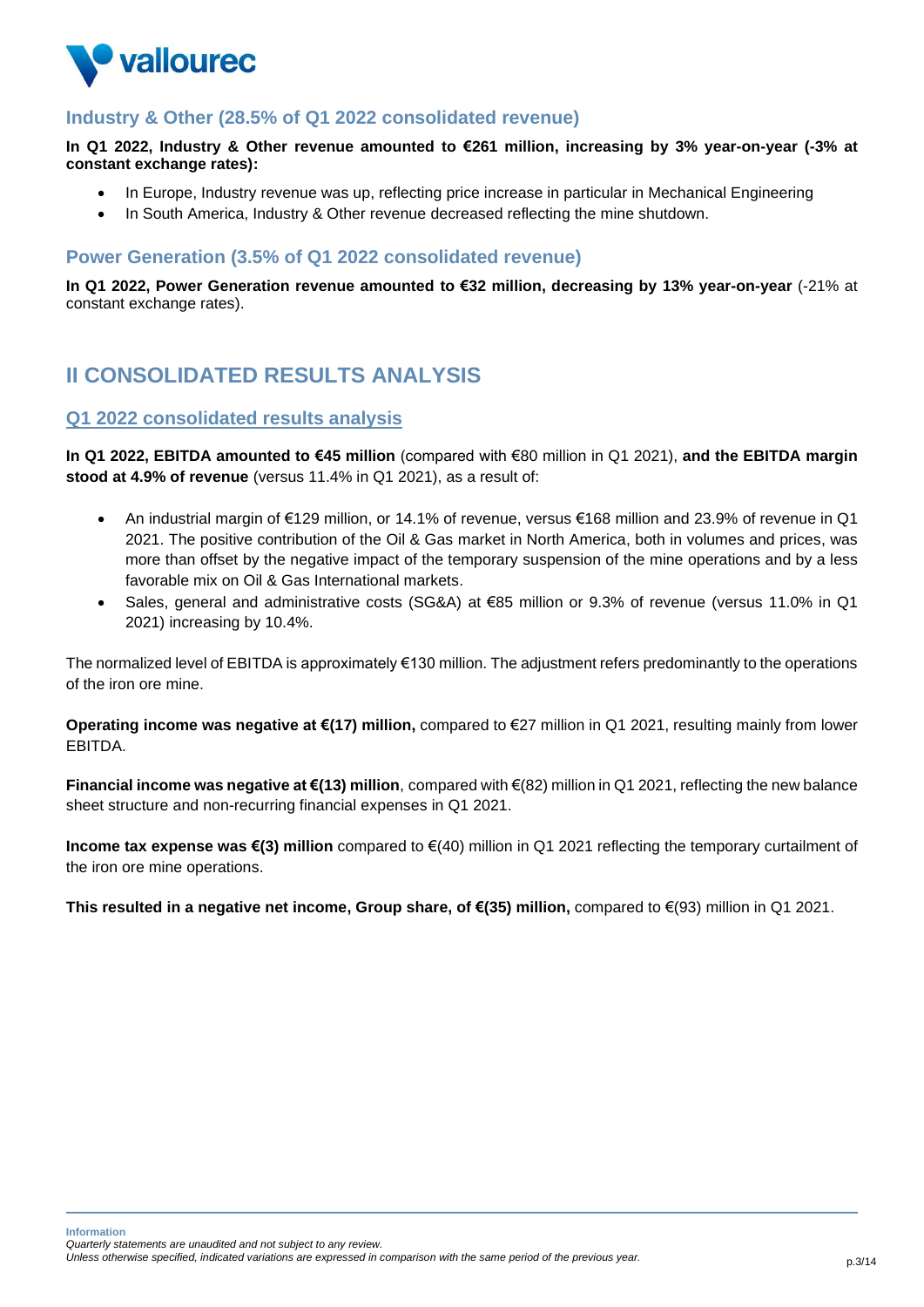

## **III CASH FLOW & FINANCIAL POSITION**

## **Cash flow from operating activities**

**In Q1 2022, cash flow from operating activities was positive at €21 million,** compared to €13 million in Q1 2021; the improvement reflected mainly financial expenses, as well as income tax paid.

## **Operating working capital requirement**

**In Q1 2022, operating working capital requirement increased by €(217) million**, versus an increase of €(47) million in Q1 2021, reflecting higher forward volume expectations and raw-material price increases. The net working capital requirement, excluding the impact of IFRS 5, stood at 125 days of sales, compared to 104 days in Q1 2021.

### **Capex**

**Capital expenditure was €(34) million in Q1 2022**, compared with €(28) million in Q1 2021.

#### **Free cash flow**

As a result, **in Q1 2022, free cash flow was negative at €(230) million** versus €(62) million in Q1 2021.

## **Asset disposals & other items**

**In Q1 2022, asset disposals & other items amounted to €(25) million**, compared with €(89) million in Q1 2021.

### **Net debt and liquidity**

As of March 31, 2022, net debt stood at €1,213 million, compared with €958 million on December 31, 2021. As of March 31, 2022, gross debt amounted to €1,606 million including €86 million of fair value adjustment under IFRS 9 (which will be reversed over the life of the debt). Long-term debt amounted to €1,383 million and short-term debt totaled €223 million.

As of March 31, 2022, lease debt stood at €50 million following the application of IFRS 5 standards, compared with €48 million on December 31, 2021.

The liquidity position was strong at €855 million, with cash amounting to €393 million and an undrawn committed Revolving Credit Facility of €462 million.

## **IV UPDATE ON MINE**

On January 8, 2022, following the exceptionally heavy rainfall in Minas Gerais State (Brazil), some material from the waste pile associated with the operations of Vallourec's Pau Branco mine slid into a rainwater dam ("the Lisa Dam") causing it to overflow, and resulting in the interruption of traffic on the nearby highway. The structure of the dam was not affected, and there were no casualties. As a result of this incident, the operations of the mine have been temporarily suspended.

On May 4, 2022, Vallourec partially restarted operations, after having obtained the approval of the mining authorities to resume activities for a period of three months without using the waste pile. Under these temporary conditions, Vallourec is targeting a progressive ramp-up from 70% to full capacity.

In parallel, Vallourec is continuing to prepare for a return to normal operations, subject to the validation of the stability of the waste pile by the mining and state environmental authorities.

*Quarterly statements are unaudited and not subject to any review.* 

*Unless otherwise specified, indicated variations are expressed in comparison with the same period of the previous year.* p.4/14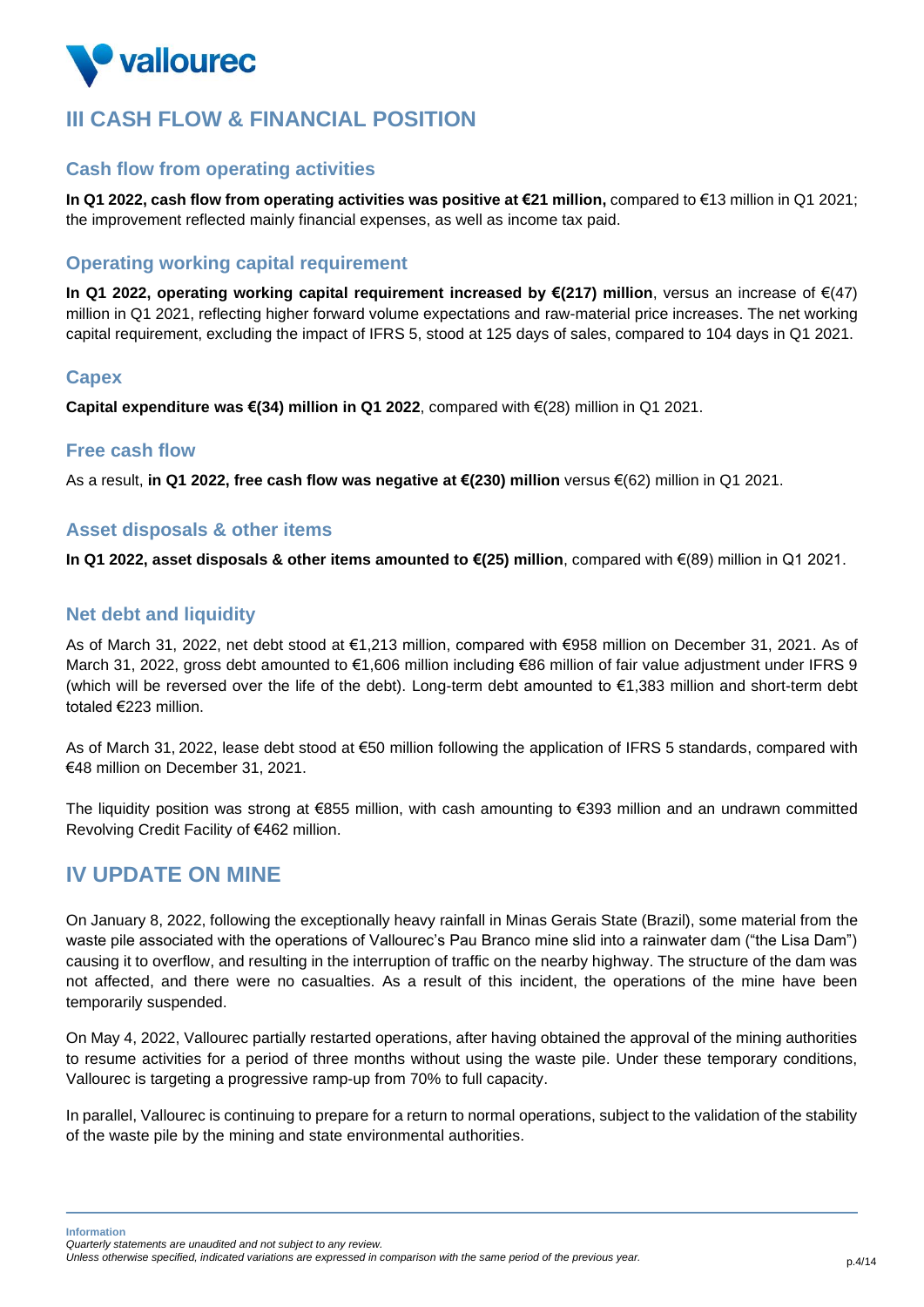

## **V SUPPORTIVE MARKET ENVIRONMENT**

After several years of underinvestment, a global increase in Exploration and Production (E&P) capital spending is forecasted, driven notably by the tight OCTG market environment in North America. According to IHS Markit data, E&P drilling capex forecasts have been revised upwards by \$173 billion in aggregate between the projections made in March 2021 and those issued a year later for the 2022-2025 period.

Drilling activity is increasing again globally, with the current rig count up 63% from its Covid-19 trough. This situation reflects a tight OCTG market, particularly in North America, which benefits from a strong price environment. The Middle East region is also seeing high activity, particularly in the UAE and Iraq. North Africa is showing strong growth in its region while market conditions are remaining solid in South America.

There nevertheless remains substantially more potential for further volume growth, with current rig count at only 78% of pre-Covid levels.

OCTG prices are also recovering on the back of the restart of global demand and the increase of raw-material and energy prices.

## **VI LOOKING AHEAD FOR A NEW VALLOUREC**

#### **1. Pursue footprint reshaping**

#### **Launch closure process of German sites**

In November 2021, Vallourec decided to launch the disposal process of all its German manufacturing assets in order to find a new operator, better positioned to profitably serve the European Industry markets. The disposal process has been carried out and no credible buyer has been identified. As a result, Vallourec is launching the closure process of its German assets which will result in a 685kt reduction in less competitive rolling capacity.

The closure process will take place over the next two years and will include the sale of the land and buildings.

#### **German rolling activity for Oil & Gas relocated to Brazil**

This transfer will require €110 million of capex in our Brazilian operations to support the transition of premium tubular volumes from Europe by end 2023.

#### **Impact of the closure of German assets on the other European assets**

The closure of the German assets implies a further rationalization of the other European assets which were finishing tubes rolled in Germany.

This rationalization will entail the consolidation of all European threading activities in a single location in Aulnoye in France. The Group will launch the closure process of the heat treatment line of Saint-Saulve in France and of the threading line in Bellshill in Scotland. In addition, Vallourec will complete the divestiture of Vallourec Bearing Tubes.

#### **Research & Development**

Aulnoye Competence Center will lead 'one R&D' organization.

The completion of this footprint reshape will allow Vallourec to benefit from a lower-cost manufacturing base capable of serving worldwide O&G markets. **This reorganization is targeted to generate €130 million of run-rate EBITDA and a €20 million capex reduction.** The associated headcount reduction<sup>2</sup> should be approximatively 2,400

The implementation of these measures is subject to consultation of the employee representatives.

<sup>2</sup> Refers to permanent employees

*Quarterly statements are unaudited and not subject to any review. Unless otherwise specified, indicated variations are expressed in comparison with the same period of the previous year.* p.5/14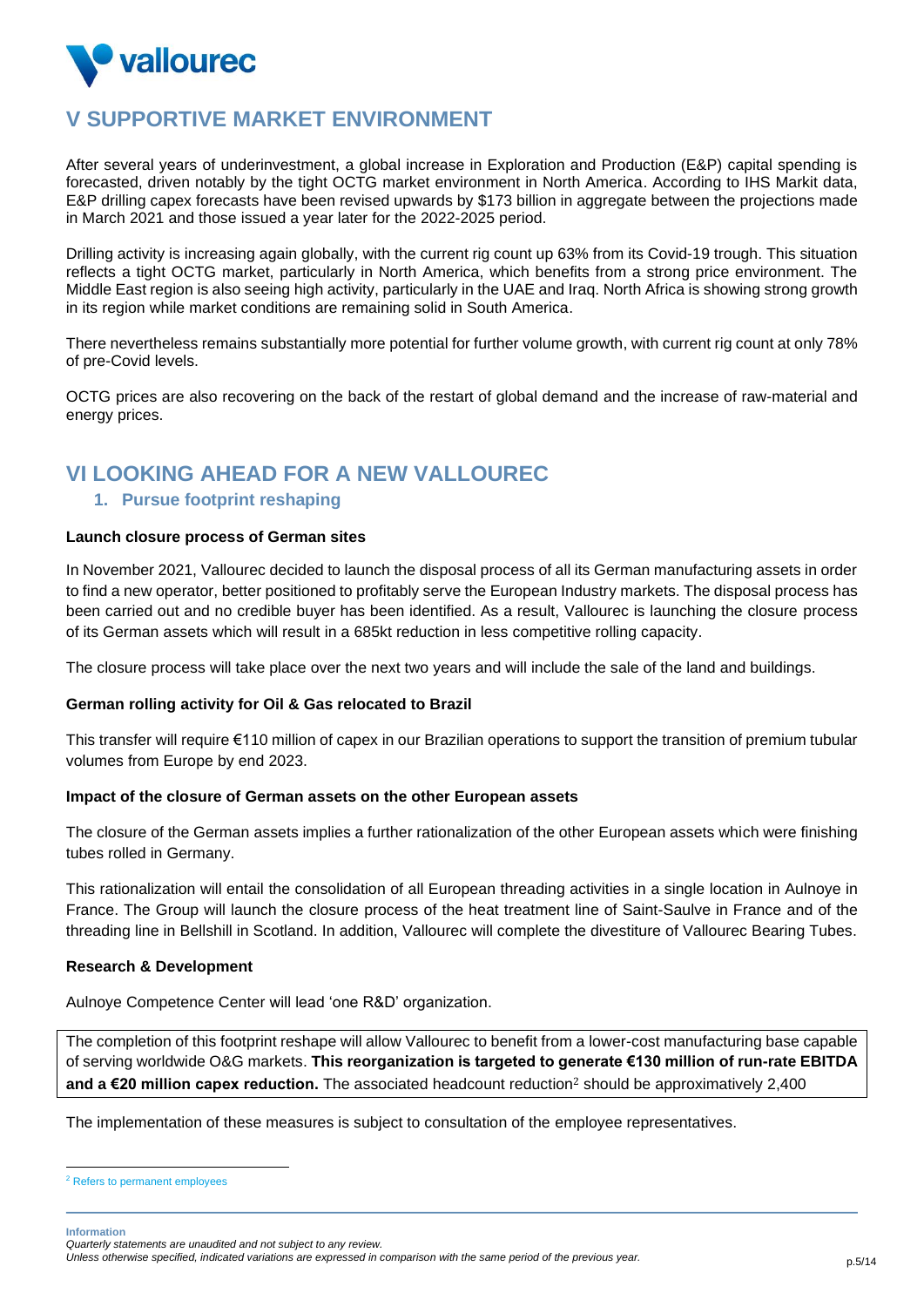

## **2. Streamline corporate structure to better manage a reshaped industrial footprint and a leaner organization**

In addition to the reshape of Vallourec's footprint, the Group has launched a comprehensive program aiming to streamline global overheads in-line with its new manufacturing footprint, representing a major step to lower the breakeven point and create a cycle-proof company that is free cash flow-positive at the bottom of the cycle.

These measures encompass the following:

- A leaner organization in all regions (North America, South America and Eastern Hemisphere): the Group will move its main manufacturing base to Americas.
- Lower overheads and central costs: the Group will further downsize the headquarter functions which will be primarily focused on strategy and expertise.
- Higher productivity: the Group will implement process automation for all transactional processes and will consolidate support functions in larger Shared Services Centers to leverage the Company's scale.
- Focus on value-creating projects: selective approach to R&D and IT projects with careful return on investment parameters and interface with a broader strategic vision. The Group will create one global R&D organization securing consistency and focusing resources on key strategic developments.
- Support functions close to production sites: the Group targets to locate more than 50% of its support functions in the Americas. The Industrial support will be located in production sites.

**With this initiative, the Group aims to generate €100 million of additional run-rate EBITDA.** The associated headcount reduction<sup>3</sup> should be approximatively 550

The implementation of these measures is subject to consultation of the employee representatives.

**Combined, these initiatives will reduce CO2 emissions (the CO2 content of a tube produced in Brazil is 30% lower than of a tube produced in Germany) and lead to €230 million of recurring EBITDA and €250 million ongoing cash up-lift. The execution is expected to be finalized in Q1 2024**

#### **Preparing the future low-carbon economy**

#### **Appointment of Ulrika Wising**

On May 2, 2022, Vallourec announced the appointment of Ulrika Wising as Senior Vice President Energy Transition. Ulrika has a solid energy transition and corporate development background. She reports to Philippe Guillemot and will play a key role in Vallourec's ongoing transformation. She will strengthen the focus and commitments to energy transition and will be responsible for accelerating and developing new profitable business opportunities for the Group.

#### **A committed player with a clear roadmap**

In 2020, Vallourec announced its ambition to reduce its direct and indirect carbon emissions by 2025, taking 2017 as baseline year. These objectives were approved by the Science Based Targets initiative (SBTi), and Vallourec became the first company in the Oil & Gas sector to obtain this recognition<sup>4</sup>. The Group, which is already a low emitter of greenhouse gases, is committed to:

- reducing its direct emissions by 20% (Scopes 1 & 2);
- reducing both direct and indirect emissions by 25% (Scopes 1, 2 & 3).

In December 2021, Vallourec announced that it was again part of the "A List" compiled by the CDP. This accomplishment serves as a recognition for the Company's transparency and leadership on climate issues.

<sup>&</sup>lt;sup>3</sup> Refers to permanent employees

<sup>4</sup> It should be noted that SBTi classifies Vallourec in the "Mining – Iron, Aluminum, Other Metals" sector when assessing its targets. However, given that Vallourec derives the bulk of its revenue from the Oil & Gas sector, the Company compared itself to SBTi's "Oil & Gas" category, and no company in this sector has had its roadmap validated by SBTi.

*Quarterly statements are unaudited and not subject to any review.* 

*Unless otherwise specified, indicated variations are expressed in comparison with the same period of the previous year.* p.6/14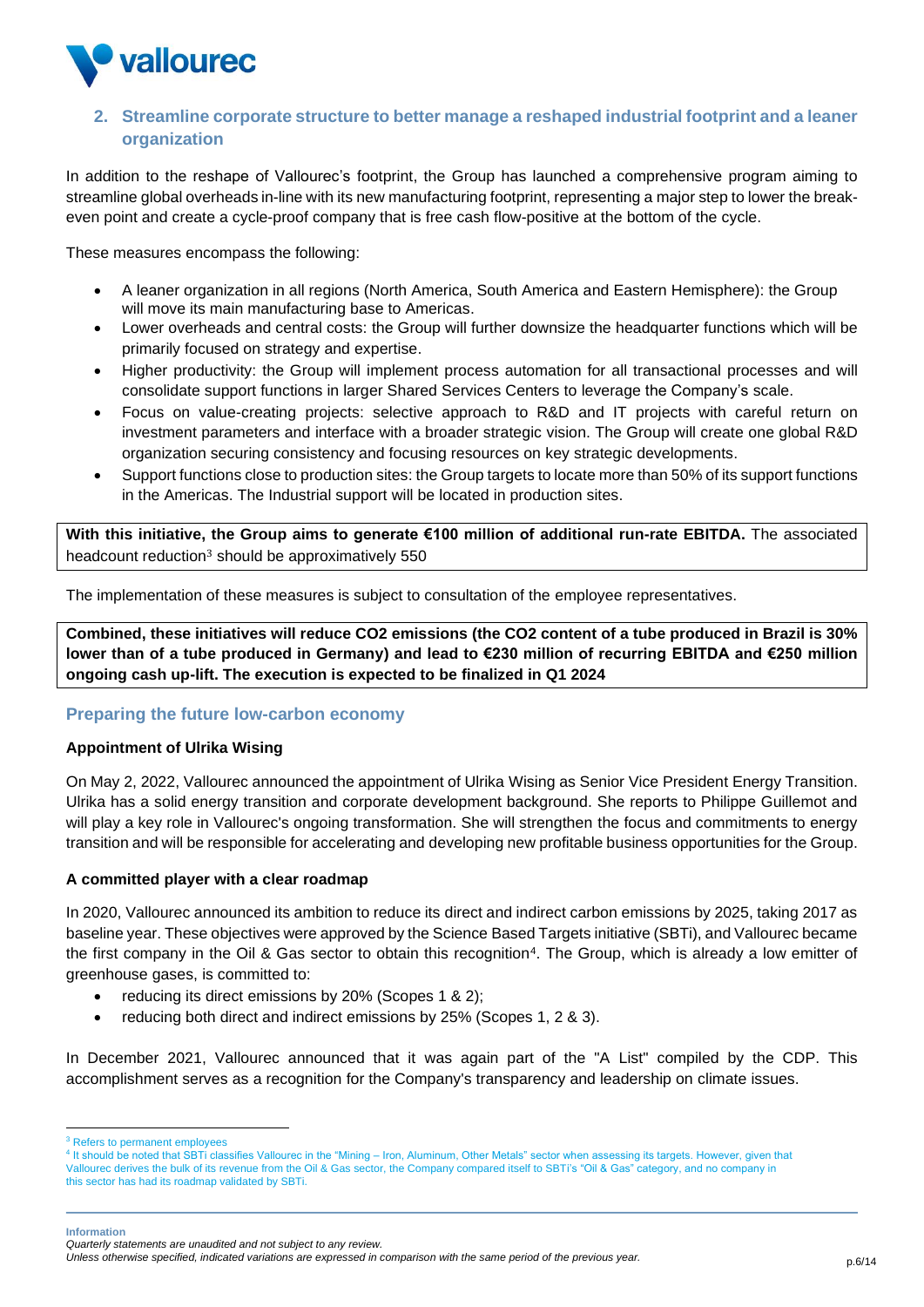

Concretely, in terms of ton of CO2 emitted to produce a tube, Vallourec is clearly a best-in-class actor. The Group consumes 1.796 ton of CO2 per ton of tube produced versus 2 tons on average for peers<sup>5</sup>.

#### **Investment in Closed Loop Geothermal Company GreenFire Energy**

On May 3, 2022, Vallourec announced an investment in GreenFire Energy Inc., an American start-up developing Advanced Geothermal Systems based on its innovative technology called GreenFire's GreenLoop™. This transaction was carried out alongside other major investors, Baker Hughes and Helmerich & Payne.

Vallourec and GreenFire Energy have been working together since 2019 on several successful Closed- Loop Geothermal demonstrators in various fields. Vallourec THERMOCASE® Vacuum Insulated Tubing (VIT) is a key enabler of closed loop geothermal systems: these thermally insulated pipes allow the harvesting of underground heat and bring it to the surface (as hot water or steam) with minimal losses. Thanks to its leading edge in VIT with its THERMOCASE® product range, Vallourec will be able to support GFE by designing and manufacturing bespoke solutions for their downhole heat exchanger. While conventional geothermal systems rely on the exploitation of geothermal resources in very specific areas, Advanced Geothermal Systems – such as the one developed by GreenFire Energy - could unlock the possibility of producing energy virtually anywhere.

#### **New steps in the Carbon Capture and Storage (CCS) and Hydrogen fields**

For the injection of super critical CO2 into carbon storage wells, VAM Top® connections have been tested for specific conditions requiring low temperature (-80°C) and a very sudden temperature drop under severe loading conditions, with full-scale samples. This has been validated by customers including Oil & Gas technology leaders.

Due to the small size and low viscosity of the molecule, hydrogen is known to be a difficult gas to contain. Vallourec is the first company to have tested and validated full leak-tightness of the VAM® 21 connection with 100% hydrogen content up to 560 bar that are even more stringent than those required for future storage wells.

## **VII 2022 OUTLOOK**

#### **Oil & Gas**

**In North America**, the very favorable market conditions should continue and even improve in H2 2022, in both price and volume terms.

**In EA-MEA,** volumes are expected to significantly recover from Q2 onward; cost increases to be passed on to customers.

**In South America**, volumes are expected to increase leading to margin increase throughout the year.

#### **Industry & Other**

**In Europe**, prices are expected to increase to fully offset cost inflation.

In Brazil, volumes are expected to increase slightly, with price increases fully offsetting cost inflation. Vallourec has partially restarted mining operations, while H2 activity depends on validation of waste pile stability by the authorities. FY 2022 consensus estimates for iron ore average prices c.\$130/MT<sup>6</sup> .

#### **Based on these market trends and assumptions, particularly related to the operations of the iron ore mine, EBITDA is now expected to increase significantly for FY 2022 compared to prior year.**

#### **Other**

Capex is expected to be slightly above €200 million, including approximately €50 million for the preparation of the transfer of operations from Germany to Brazil.

<sup>5</sup> The carbon footprint of our products is based on EPD International PCR 2012:01 standard and certified ISO 14025 & EN 15804+A1  $6$  Capital IQ: ~\$130/MT

*Quarterly statements are unaudited and not subject to any review.* 

*Unless otherwise specified, indicated variations are expressed in comparison with the same period of the previous year.* p.7/14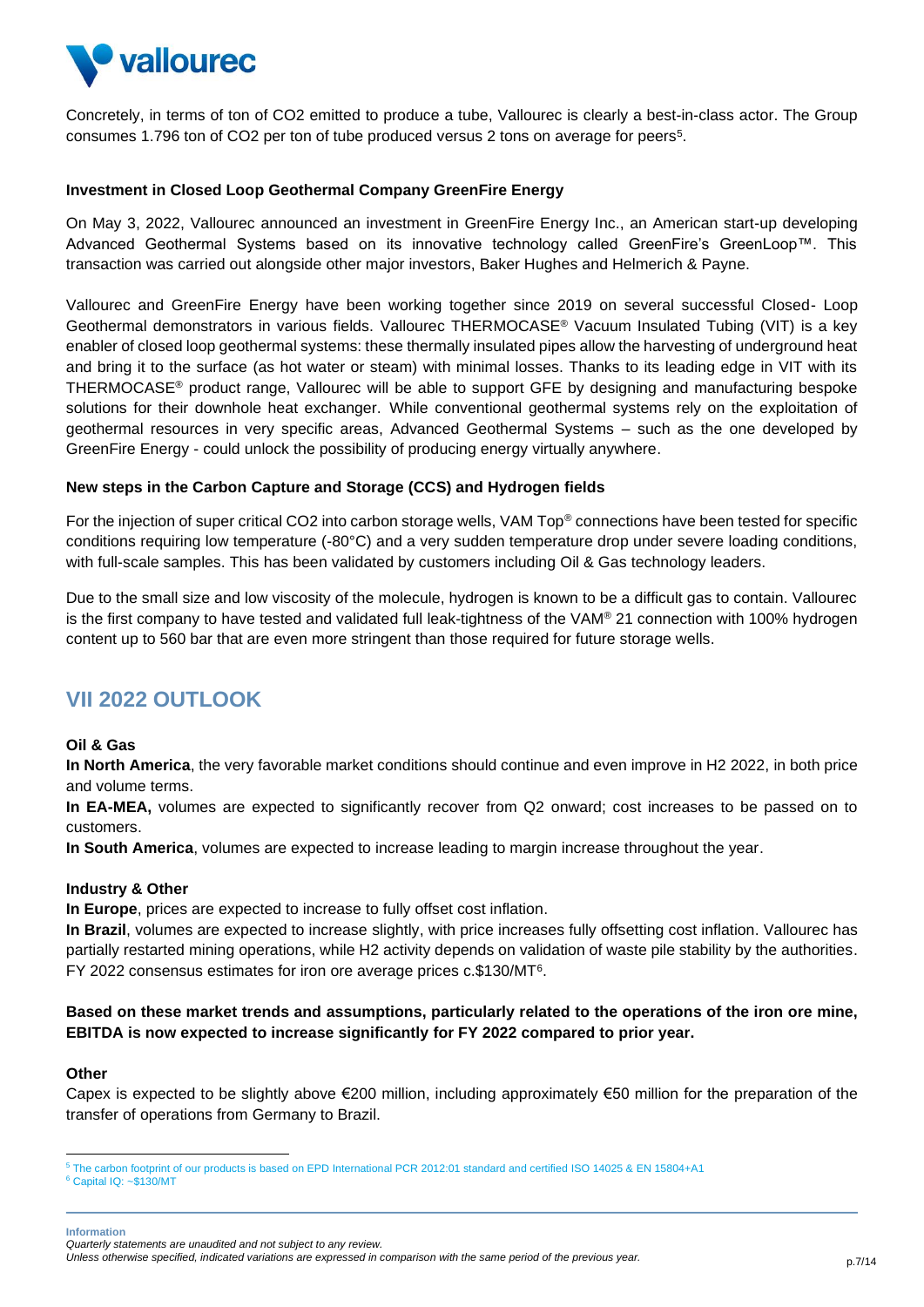

#### **Information and Forward-Looking Statements**

This press release may include forward-looking statements. These forward-looking statements can be identified by the use of forward-looking terminology, including the terms as "believe", "expect", "anticipate", "may", "assume", "plan", "intend", "will", "should", "estimate", "risk" and or, in each case, their negative, or other variations or comparable terminology. These forwardlooking statements include all matters that are not historical facts and include statements regarding the Company's intentions, beliefs or current expectations concerning, among other things, Vallourec's results of operations, financial condition, liquidity, prospects, growth, strategies and the industries in which they operate. By their nature, forward-looking statements involve risks and uncertainties because they relate to events and depend on circumstances that may or may not occur in the future. These risks include those developed or identified in the public documents filed by Vallourec with the French Financial Markets Authority (Autorité des marches financiers, or "AMF"), including those listed in the "Risk Factors" section of the Registration Document filed with the AMF on April 19, 2022, under filing number n° D.22-0305. Readers are cautioned that forward-looking statements are not guarantees of future performance and that Vallourec's or any of its affiliates' actual results of operations, financial condition and liquidity, and the development of the industries in which they operate may differ materially from those made in or suggested by the forward-looking statements contained in this press release. In addition, even if Vallourec's or any of its affiliates' results of operations, financial condition and liquidity, and the development of the industries in which they operate are consistent with the forward-looking statements contained in this press release, those results or developments may not be indicative of results or developments in subsequent periods.

### **Presentation of Q1 2022 results**

Analyst conference call / audio webcast on Thursday, May 19<sup>th</sup> at 10:00 am (Paris time) to be held in English.

- To listen to the audio webcast: [https://channel.royalcast.com/landingpage/vallourec-en/20220519\\_2/](https://channel.royalcast.com/landingpage/vallourec-en/20220519_2/)
- To participate in the conference call, please dial (password to use is "Vallourec"):
	- $\circ$  +44 (0) 33 0551 0200 (UK)
	- $\circ$  +33 (0) 1 70 37 71 66 (France)
	- $\circ$  +1 212 999 6659 (USA)
- Audio webcast replay and slides will be available on the website at: <https://www.vallourec.com/en/investors>

## **About Vallourec**

Vallourec is a world leader in premium tubular solutions for the energy markets and for demanding industrial applications such as oil & gas wells in harsh environments, new generation power plants, challenging architectural projects, and high-performance mechanical equipment. Vallourec's pioneering spirit and cutting edge R&D open new technological frontiers. With close to 17,000 dedicated and passionate employees in more than 20 countries, Vallourec works hand-in-hand with its customers to offer more than just tubes: Vallourec delivers innovative, safe, competitive and smart tubular solutions, to make every project possible.

Listed on Euronext in Paris (ISIN code: FR0013506730, Ticker VK), Vallourec is part of the CAC Mid 60, SBF 120 and Next 150 indices and is eligible for Deferred Settlement Service.

In the United States, Vallourec has established a sponsored Level 1 American Depositary Receipt (ADR) program (ISIN code: US92023R4074, Ticker: VLOWY). Parity between ADR and a Vallourec ordinary share has been set at 5:1.

**Information** *Quarterly statements are unaudited and not subject to any review.* 

*Unless otherwise specified, indicated variations are expressed in comparison with the same period of the previous year.* p.8/14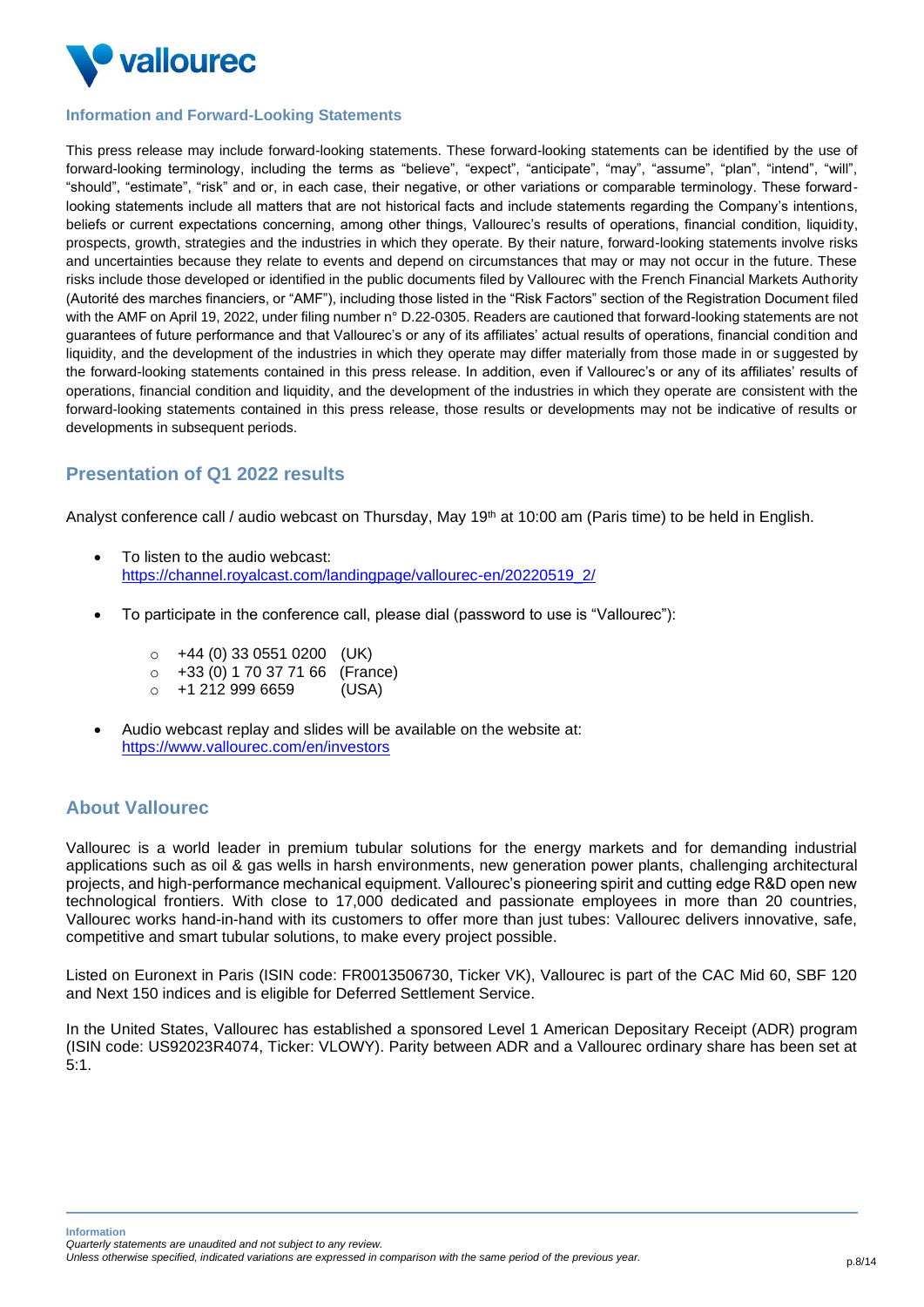

### **Calendar**

**May 24th 2022 July 27 th 2022** Shareholders' Annual Meeting Release of second quarter and first half 2022 results

## **For further information, please contact:**

**Investor relations**  Jérôme Friboulet Tel : +33 (0)1 49 09 39 77 [Investor.relations@vallourec.com](mailto:Investor.relations@vallourec.com)

**Individual shareholders** Toll Free Number (from France): 0 800 505 110 [actionnaires@vallourec.com](mailto:actionnaires@vallourec.com)

**Press relations**  Héloïse Rothenbühler Tel: +33 (0)1 41 03 77 50 [heloise.rothenbuhler@vallourec.com](mailto:heloise.rothenbuhler@vallourec.com)

## **Appendices**

Due to rounding, numbers presented throughout this and other documents may not add up precisely to the totals provided and percentages may not precisely reflect the absolute figures.

#### **Documents accompanying this release:**

- Sales volume
- Forex
- Revenue by geographic region
- Revenue by market
- Summary consolidated income statement
- Summary consolidated balance sheet
- Free cash flow
- Cash flow statement
- Definitions of non-GAAP financial data

**Information** *Quarterly statements are unaudited and not subject to any review.* 

*Unless otherwise specified, indicated variations are expressed in comparison with the same period of the previous year.* p.9/14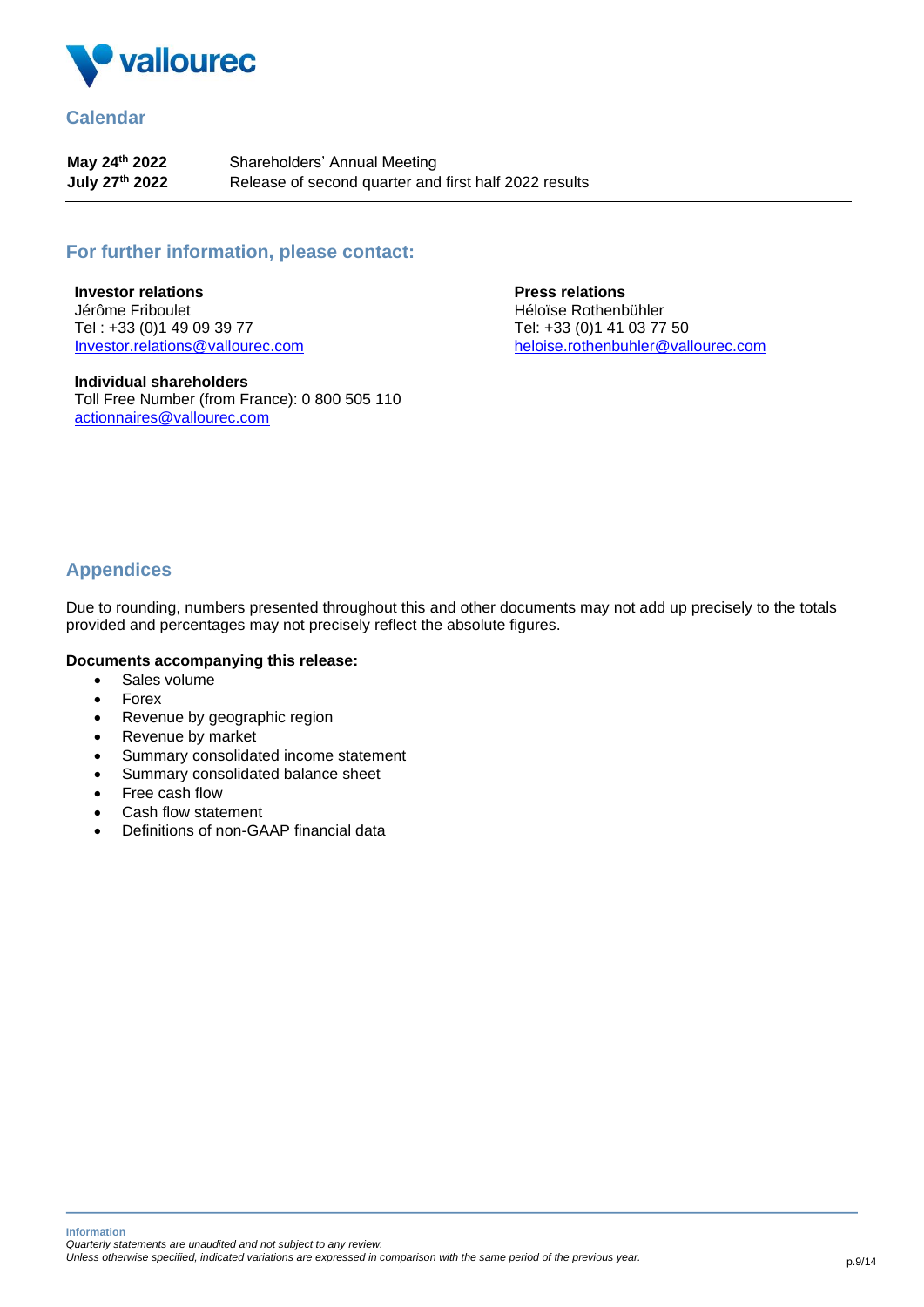

### **Sales volume**

| In thousands of tons | 2022 | 2021  | Change |
|----------------------|------|-------|--------|
| Q <sub>1</sub>       | 395  | 358   | 10.3%  |
| Q2                   |      | 381   |        |
| Q <sub>3</sub>       |      | 391   |        |
| Q4                   |      | 510   |        |
| <b>Total</b>         |      | 1,640 |        |

## **Forex**

| Average exchange rate | Q1 2022 | Q1 2021 |
|-----------------------|---------|---------|
| EUR / USD             | 1.12    | 1.20    |
| EUR / BRL             | 5.87    | 6.60    |
| USD / BRL             | 5.23    | 5.48    |

## **Revenue by geographic region**

| In $\epsilon$ million | Q1 2022 | As % of<br>revenue | Q1 2021 | As % of<br>revenue | Change     |
|-----------------------|---------|--------------------|---------|--------------------|------------|
| Europe                | 142     | 15.6%              | 113     | 16.1%              | 25.9%      |
| North America (Nafta) | 346     | 37.8%              | 115     | 16.4%              | 200%       |
| South America         | 207     | 22.5%              | 226     | 32.2%              | $(8.6)\%$  |
| Asia and Middle East  | 178     | 19.4%              | 198     | 28.2%              | $(10.1)\%$ |
| Rest of the world     | 43      | 4.7%               | 49      | 7.0%               | $(13.4)\%$ |
| <b>Total</b>          | 916     | 100%               | 702     | 100%               | 30.5%      |

## **Revenue by market**

| In $\epsilon$ million       | Q1 2022         | As % of<br>revenue | Q1 2021 | As % of<br>revenue | Change     |
|-----------------------------|-----------------|--------------------|---------|--------------------|------------|
| Oil & Gas                   | 552             | 60.3%              | 364     | 51.9%              | 51.6%      |
| <b>Petrochemicals</b>       | 70              | 7.7%               | 46      | 6.6%               | 52.5%      |
| Oil & Gas, Petrochemicals   | 623             | 68.0%              | 410     | 58.4%              | 51.7%      |
| Mechanicals                 | 142             | 15.5%              | 94      | 13.4%              | 51.2%      |
| Automotive                  | 23              | 2.5%               | 19      | 2.7%               | 22.2%      |
| Construction & Other        | 96              | 10.5%              | 142     | 20.2%              | $(32.1)\%$ |
| <b>Industry &amp; Other</b> | 261             | 28.5%              | 255     | 36.3%              | 2.7%       |
| <b>Power Generation</b>     | 32 <sub>2</sub> | 3.5%               | 37      | 5.2%               | $(12.7)\%$ |
| <b>Total</b>                | 916             | 100%               | 702     | 100%               | 30.5%      |

**Information**

*Unless otherwise specified, indicated variations are expressed in comparison with the same period of the previous year.* p.10/14

*Quarterly statements are unaudited and not subject to any review.*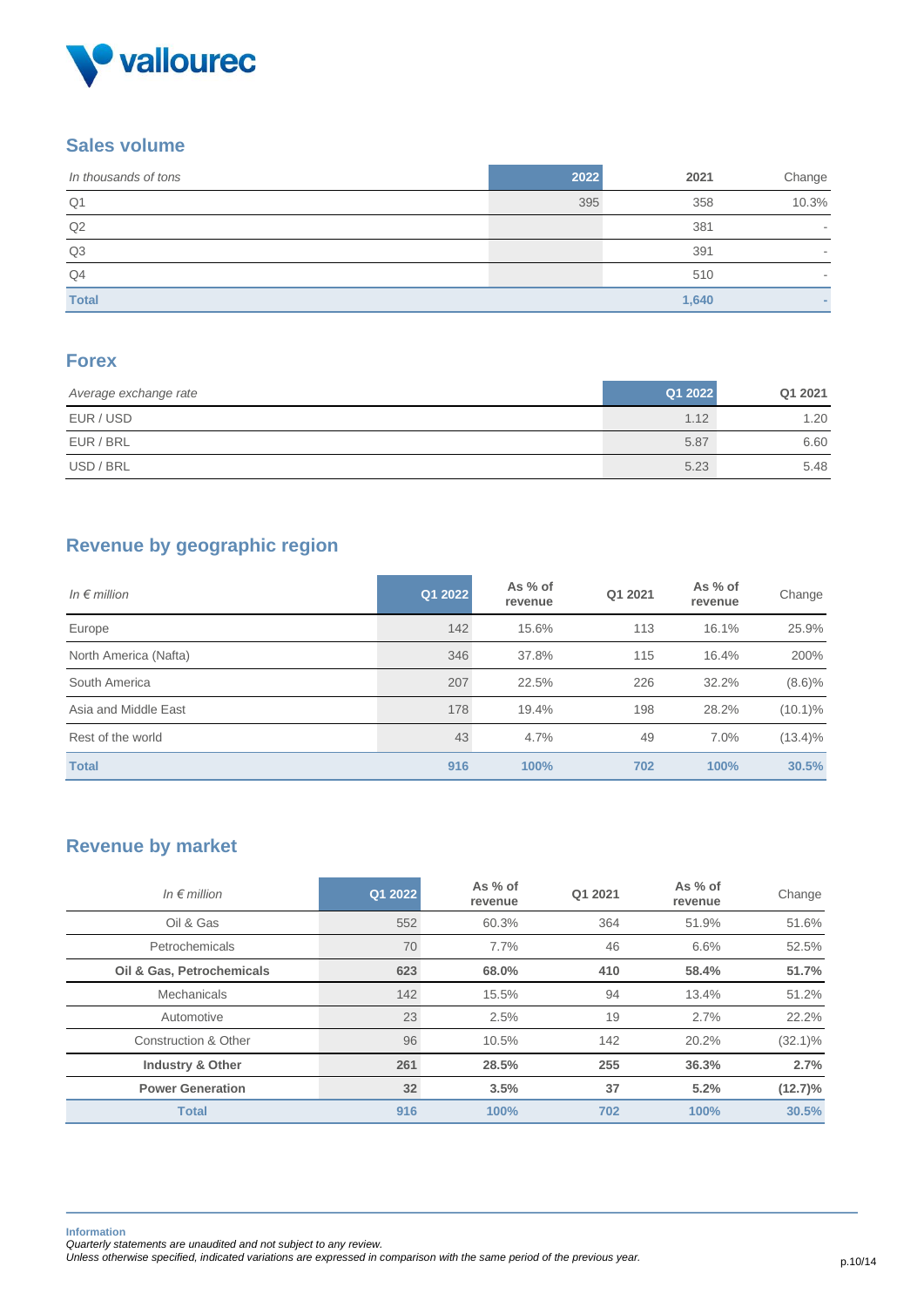

## **Summary consolidated income statement**

| In $\notin$ million                                          | Q1 2022 | Q1 2021 | Change     |
|--------------------------------------------------------------|---------|---------|------------|
| Revenue                                                      | 916     | 702     | 30.5%      |
| Cost of sales                                                | (787)   | (534)   | 47.4%      |
| <b>Industrial Margin</b>                                     | 129     | 168     | $(23.2)\%$ |
| (as a % of revenue)                                          | 14.1%   | 23.9%   | (9.8)p.p.  |
| Sales, general and administrative costs                      | (85)    | (77)    | 10.4%      |
| Other                                                        | 1       | (11)    | na         |
| <b>EBITDA</b>                                                | 45      | 80      | €(35)m     |
| (as a % of revenue)                                          | 4.9%    | 11.4%   | (6.5)p.p.  |
| Depreciation of industrial assets                            | (41)    | (43)    | $(4.7)\%$  |
| Amortization and other depreciation                          | (10)    | (9)     | 11.1%      |
| Impairment of assets                                         |         | ä,      | na         |
| Asset disposals, restructuring costs and non-recurring items | (11)    | (1)     | na         |
| <b>Operating income (loss)</b>                               | (17)    | 27      | €(44)m     |
| Financial income/(loss)                                      | (13)    | (82)    | €69m       |
| Pre-tax income (loss)                                        | (30)    | (55)    | €25m       |
| Income tax                                                   | (3)     | (40)    | na         |
| Share in net income/(loss) of equity affiliates              | (1)     | (3)     | na         |
| Net income                                                   | (34)    | (98)    | €64m       |
| Attributable to non-controlling interests                    | 1       | (5)     | na         |
| Net income, Group share                                      | (35)    | (93)    | €58m       |
| Net earnings per share (in €) *                              | (0.2)   | (8.2)   | na         |

*na = not applicable*

**Information** *Quarterly statements are unaudited and not subject to any review.* 

*Unless otherwise specified, indicated variations are expressed in comparison with the same period of the previous year.* p.11/14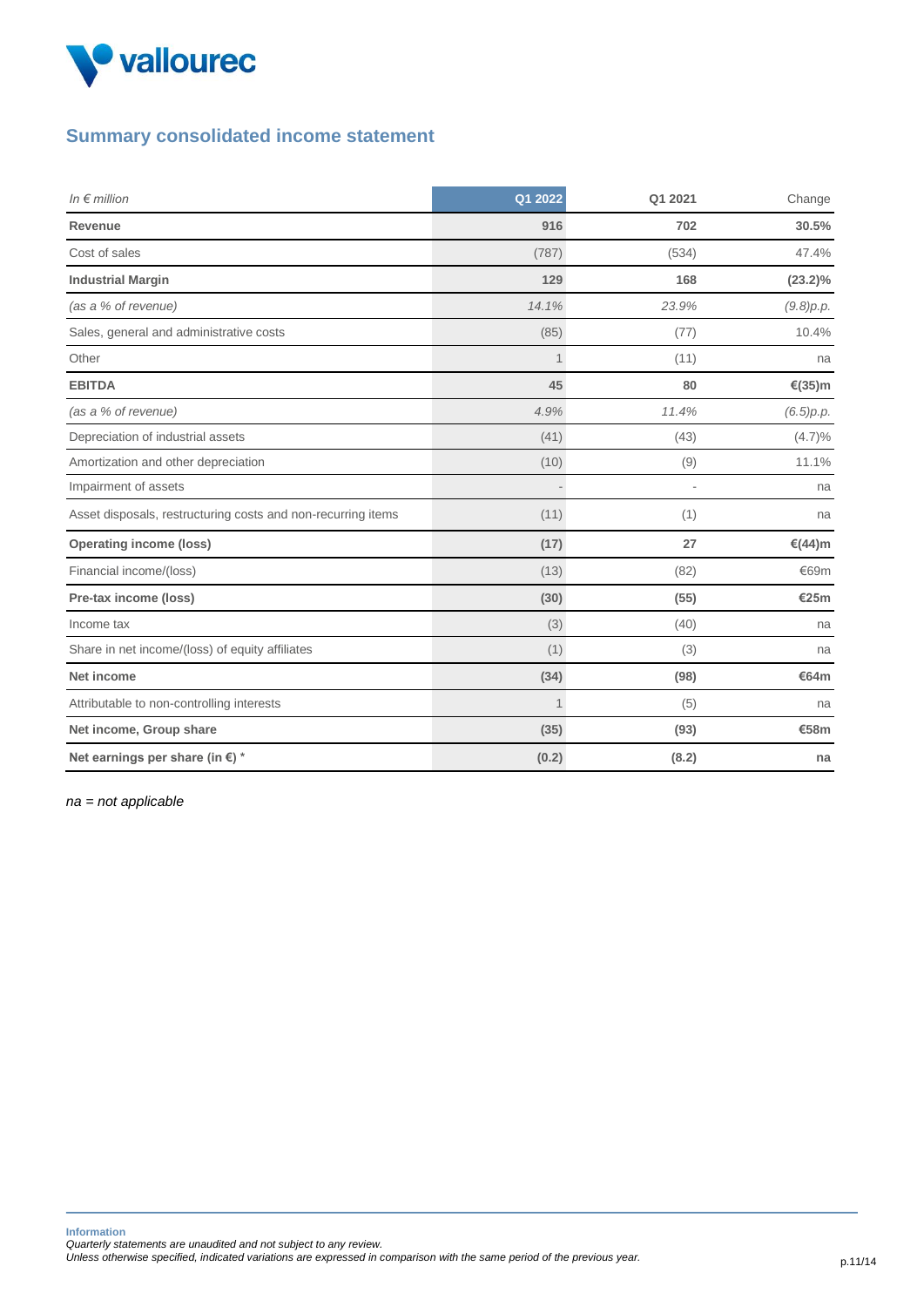

## **Summary consolidated balance sheet**

*In € million* 

| <b>Assets</b>                                       | 03/31/2022 | 12/31/2021 Liabilities |                                                          | 03/31/2022 | 12/31/2021 |
|-----------------------------------------------------|------------|------------------------|----------------------------------------------------------|------------|------------|
|                                                     |            |                        | Equity - Group share *                                   | 1,990      | 1,763      |
|                                                     |            |                        | Non-controlling interests                                | 47         | 45         |
| Net intangible assets                               | 44         | 45                     | <b>Total equity</b>                                      | 2,037      | 1,808      |
| Goodwill                                            | 44         | 38                     | <b>Shareholder loan</b>                                  |            |            |
| Net property, plant and equipment                   | 1,776      | 1,666                  | Bank loans and other borrowings (A)                      | 1,383      | 1,387      |
| <b>Biological assets</b>                            | 46         | 38                     | Lease debt (D)                                           | 36         | 33         |
| Equity affiliates                                   | 32         | 35                     | Employee benefit commitments                             | 11         | 14         |
| Other non-current assets                            | 183        | 162                    | Deferred taxes                                           | 25         | 29         |
| Deferred taxes                                      | 264        | 239                    | Provisions and other long-term<br>liabilities            | 148        | 140        |
| <b>Total non-current assets</b>                     | 2,389      | 2,223                  | <b>Total non-current liabilities</b>                     | 1,603      | 1,603      |
| Inventories                                         | 1,092      | 856                    | Provisions                                               | 59         | 40         |
| Trade and other receivables                         | 616        | 541                    | Overdraft and other short-term<br>borrowings (B)         | 223        | 190        |
| Derivatives - assets                                | 9          | 4                      | Lease debt (E)                                           | 14         | 15         |
| Other current assets                                | 195        | 133                    | Trade payables                                           | 518        | 457        |
|                                                     | 393        | 619                    | Derivatives - liabilities                                | 21         | 19         |
| Cash and cash equivalents (C)                       |            |                        | Other current liabilities                                | 233        | 242        |
| <b>Total current assets</b>                         | 2,305      | 2,153                  | <b>Total current liabilities</b>                         | 1,068      | 963        |
| Assets held for sale and<br>discontinued operations | 392        | 372                    | Liabilities held for sale and<br>discontinued operations | 378        | 374        |
| <b>Total assets</b>                                 | 5,086      | 4,748                  | <b>Total equity and liabilities</b>                      | 5,086      | 4,748      |

| * Net income (loss), Group share | (35)  | 40  |
|----------------------------------|-------|-----|
| Net debt $(A+B-C)$               | 1,213 | 958 |
| Lease debt $(D+E)$               | 50    | 48  |

**Information**

*Quarterly statements are unaudited and not subject to any review.* 

*Unless otherwise specified, indicated variations are expressed in comparison with the same period of the previous year.* p.12/14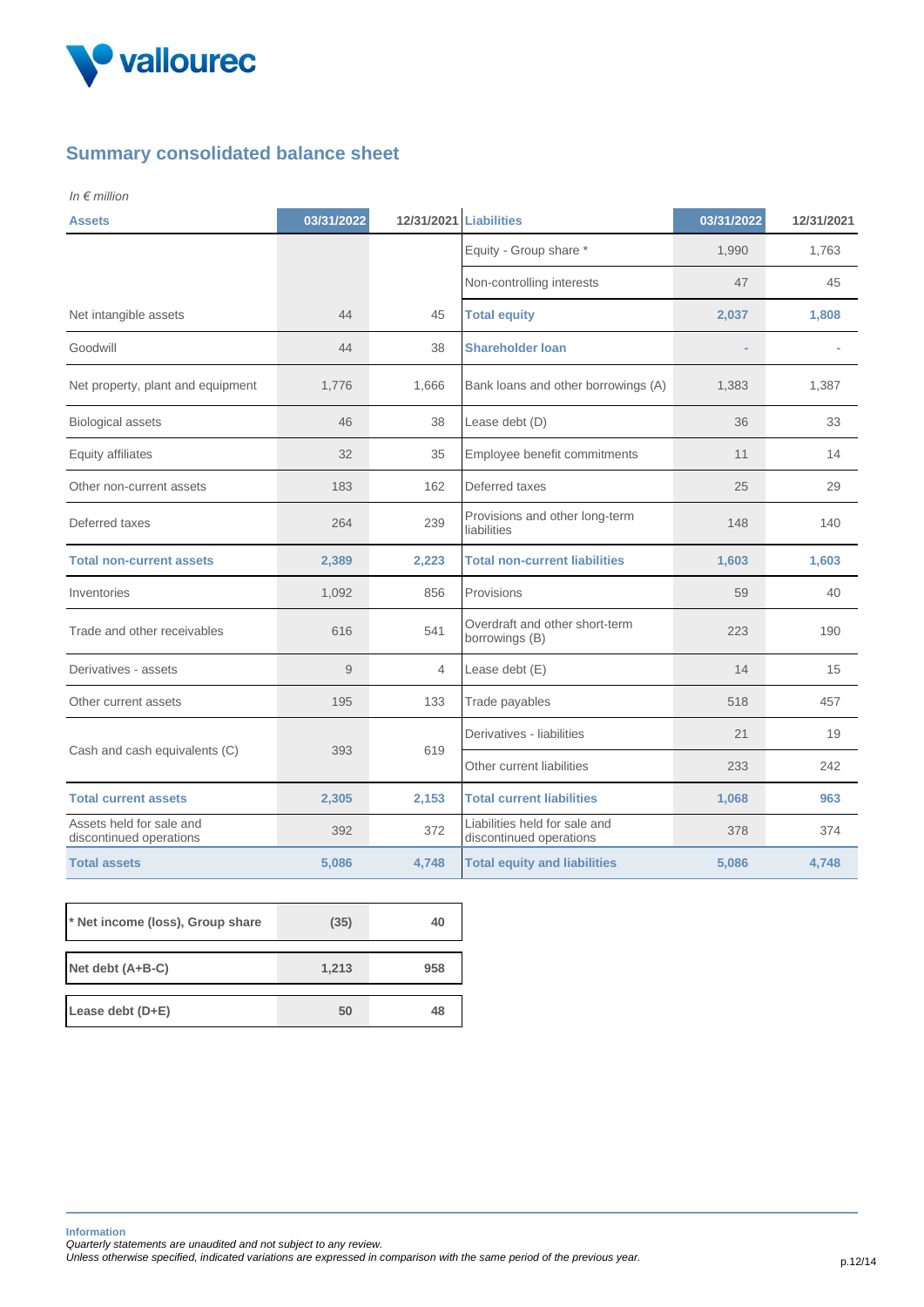

## **Free cash flow**

| In $\epsilon$ million                            | Q1 2022 | Q1 2021 | Change    |
|--------------------------------------------------|---------|---------|-----------|
| <b>Ebitda</b>                                    | 45      | 80      | €(35)m    |
| Provisions and other non-cash elements           | 19      | 6       | €13m      |
| Cash Ebitda                                      | 64      | 86      | $€(22)$ m |
| Interest payments                                | (4)     | (6)     | €2m       |
| Tax payments                                     | (21)    | (35)    | €14m      |
| Other (including restructuring charges)          | (18)    | (32)    | €14m      |
| Operating cash flow before change in WCR         | 21      | 13      | €8m       |
| Change in operating WCR [+ decrease, (increase)] | (217)   | (47)    | €(170)m   |
| Operating cash flow                              | (196)   | (34)    | €(162)m   |
| Gross capital expenditure                        | (34)    | (28)    | €(6)m     |
| <b>Free cash flow</b>                            | (230)   | (62)    | €(168)m   |

## **Cash flow statement**

| In $\epsilon$ million                            | Q1 2022 | Q1 2021 |
|--------------------------------------------------|---------|---------|
| Cash flow from operating activities              | 21      | 13      |
| Change in operating WCR [+ decrease, (increase)] | (217)   | (47)    |
| Net cash flow from operating activities          | (196)   | (34)    |
| Gross capital expenditure                        | (34)    | (28)    |
| Asset disposals & other items                    | (25)    | (89)    |
| Change in net debt [+ decrease, (increase)]      | (255)   | (151)   |
| Financial net debt (end of period)               | 1,213   | 2,364   |

*Unless otherwise specified, indicated variations are expressed in comparison with the same period of the previous year.* p.13/14